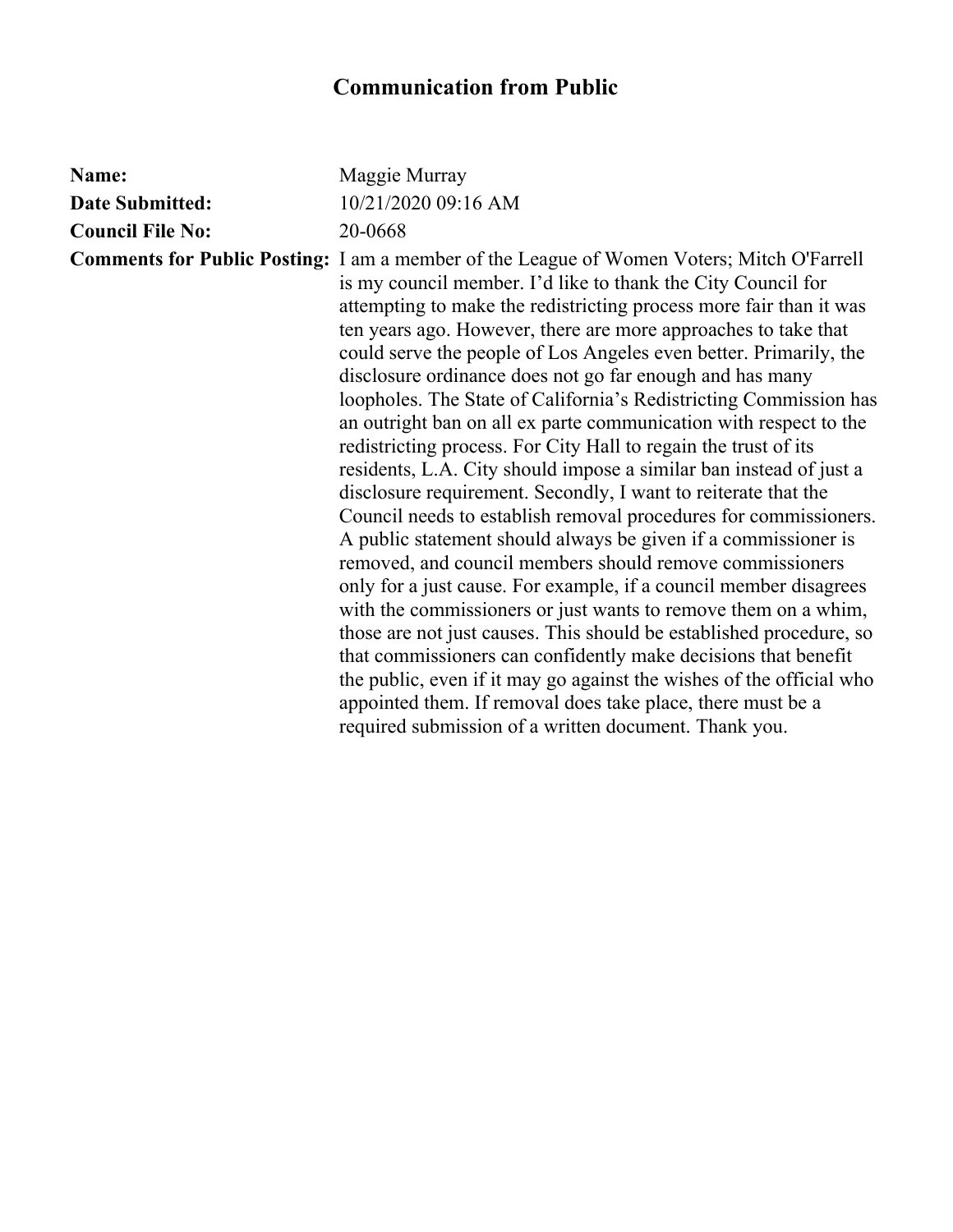## **Communication from Public**

| Name:                   | tracy cook                                                                                                                                                                                                                                                                                                                                                                                                                                                                                                                                                                                                                                                                                                                                                                                                                                                                                                                                                                                                                                                                                                                                                                                                    |
|-------------------------|---------------------------------------------------------------------------------------------------------------------------------------------------------------------------------------------------------------------------------------------------------------------------------------------------------------------------------------------------------------------------------------------------------------------------------------------------------------------------------------------------------------------------------------------------------------------------------------------------------------------------------------------------------------------------------------------------------------------------------------------------------------------------------------------------------------------------------------------------------------------------------------------------------------------------------------------------------------------------------------------------------------------------------------------------------------------------------------------------------------------------------------------------------------------------------------------------------------|
| <b>Date Submitted:</b>  | 10/14/2020 03:33 PM                                                                                                                                                                                                                                                                                                                                                                                                                                                                                                                                                                                                                                                                                                                                                                                                                                                                                                                                                                                                                                                                                                                                                                                           |
| <b>Council File No:</b> | 20-0668                                                                                                                                                                                                                                                                                                                                                                                                                                                                                                                                                                                                                                                                                                                                                                                                                                                                                                                                                                                                                                                                                                                                                                                                       |
|                         | <b>Comments for Public Posting:</b> My god have we not learned anything in the last four years about<br>unfair practices? Sigh. The Los Angeles City Council must move<br>toward a more independent, transparent, and accessible<br>redistricting process. City Council needs to ban all ex parte<br>communications between the commissioners, elected officials,<br>and their staff. City Council must establish removal procedures<br>for the commissioners including requiring that removal of a<br>commissioner be accompanied by a reason for the removal and<br>require a majority vote of the commission. Staff for the<br>commission should be screened for conflicts of interest before<br>being hired; any ongoing work or recent work on behalf of a<br>political party, incumbent City Council member, or City-level<br>political candidate should be disqualifying. The City should<br>follow the example of the California Citizens Redistricting<br>Commission and grant the commission the ability to hire<br>independent legal counsel who is not an elected official in the<br>City of Los Angeles and thus does not have an inherent conflict<br>of interest in the redistricting process. |